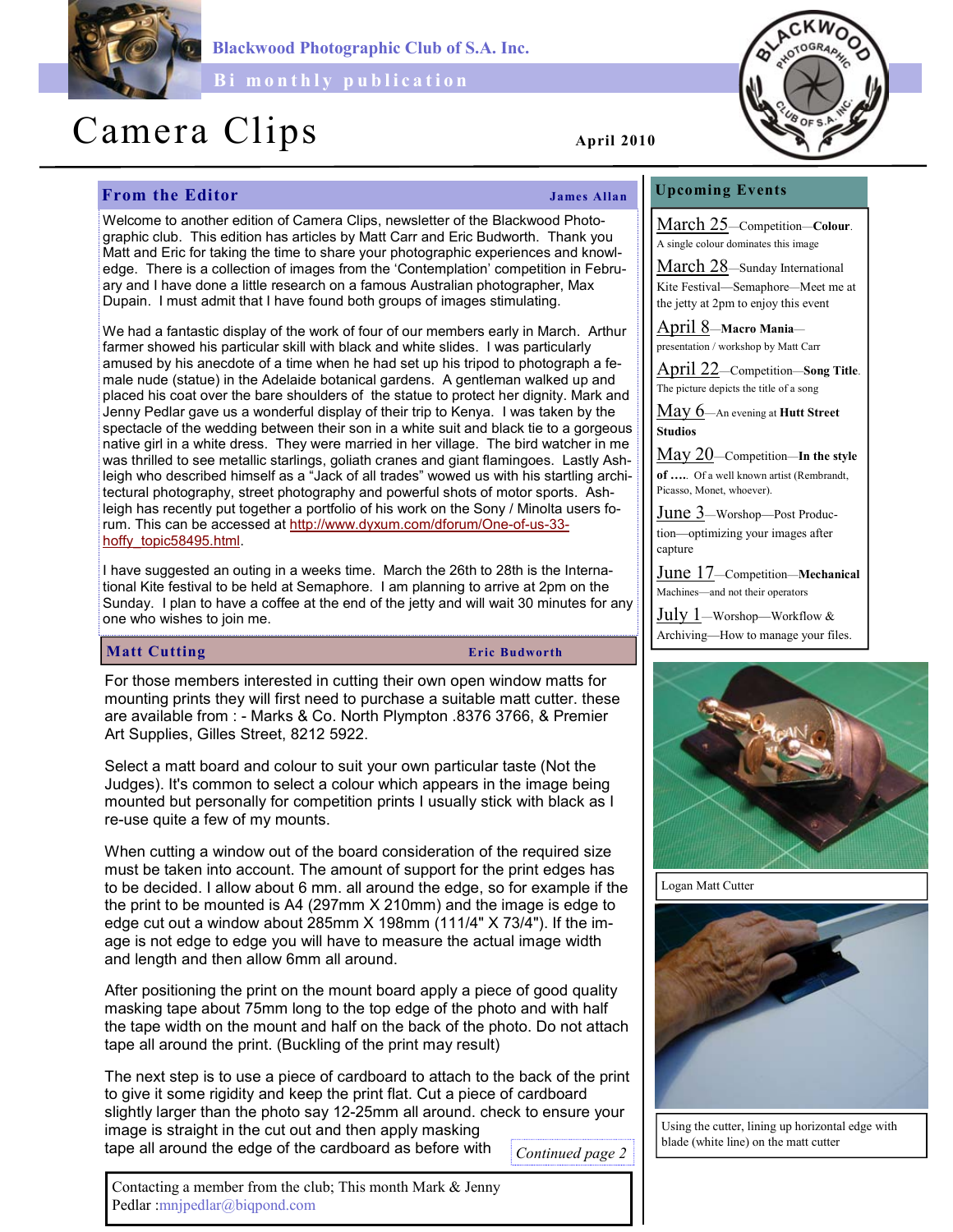### Matt Cutting (continued from page 1) Eric Budworth

half the tape on the cardboard and half on the mount board. Job finished !

If one requires to re-use the mount, the following idea may help. Using a Stanley knife or similar cut through the masking tape where it overlaps the mount board and cardboard do not use heavy pressure, just enough to cut the masking tape. Do this on THREE edges ONLY, then the cardboard can be opened using the fourth edge of the masking tape as a hinge and leaving half of the masking tape on the mount and half on the backing cardboard. Using the same technique cut through the 75mm long piece of masking tape holding the print in position also leaving the masking tape on the back of the mount board. When fitting another print in place, apply the next strip of tape on top of the first piece. After closing the hinged back you only need to apply 3 short pieces of tape, One to each side of the card board over the original piece of masking tape. When re-using the mount again it's very easy to remove the short pieces of tape as their attached to the previous layer of tape and this will not damage the mount board.

This advice is only for mounting competition prints if members need to mount prints in frames for many years then archival mount board and tape should be considered.

I hope this is not too long James but it's not the sort of info that allows too much condensing. If members have any questions they can always contact me.

Regards Eric.

**Photography in public places** As raised by Matt Carr (written James Allan)

#### Have you ever been taking photographs in a public place when you were stopped by a policeman and asked to move on? Has a member of the public ever objected to you taking a photo of them?

It is a chilling experience. It can make you feel belittled and intimidated. You are left wondering if you had misjudged the situation? Was it within your rights, or were you invading someone else's privacy? Has public sentiment changed? Ideally it is best not to find yourself in this situation. When is it permissible to take photos? Which photos are best to avoid. These are complex and social / legal questions.

The arts law centre of Australia has produced a document to assist photographers with this dilemma. It can be accessed at the following web address; http:// www.artslaw.com.au/\_documents/files/StreetPhotographersRights.pdf

I will quote from the opening paragraph of this article:

#### "Can I take a photograph in public that contains images of people I don't know? Can I take a photo of a famous landmark or of the front of someone's house and later sell it?

This information sheet aims to provide you with the answers to these and other questions that may arise when you are taking photographs in and of public spaces. It also aims to provide those you encounter with a statement of your rights to minimise the possibility of harassment or threatened legal action. So carry this in your pocket and be prepared.

#### Taking photographs in a public place

It is generally possible to take photographs in a public place without asking permission. This extends to taking photographs of buildings, sites and people. There are, however, some limitations."

The article goes on to list the limitations. These include taking pictures for pornographic purposes, in cases of stalking or harassment, and where the image is to be used for commercial purposes and the person portrayed has not given signed permission. Interestingly commercial photography is restricted in some areas, for instance the Sydney foreshore or Olympic park. It is worth downloading the article and keeping a copy in your camera bag. It could prove a valuable resource if ever you are questioned.



The print is attached along one border only



A backing board holds the print firmly in place

### Tips for marking the desired cut lines onto the mounting board.

Eric drew the desired cutting lines by finding the centre of the matt cutting board. He did this with diagonal lines from opposite corners, marking an X in the centre. He then measured half the desired width and breadth from this point. The final rectangle was drawn parallel to the edges and incorporating these 4 marks.

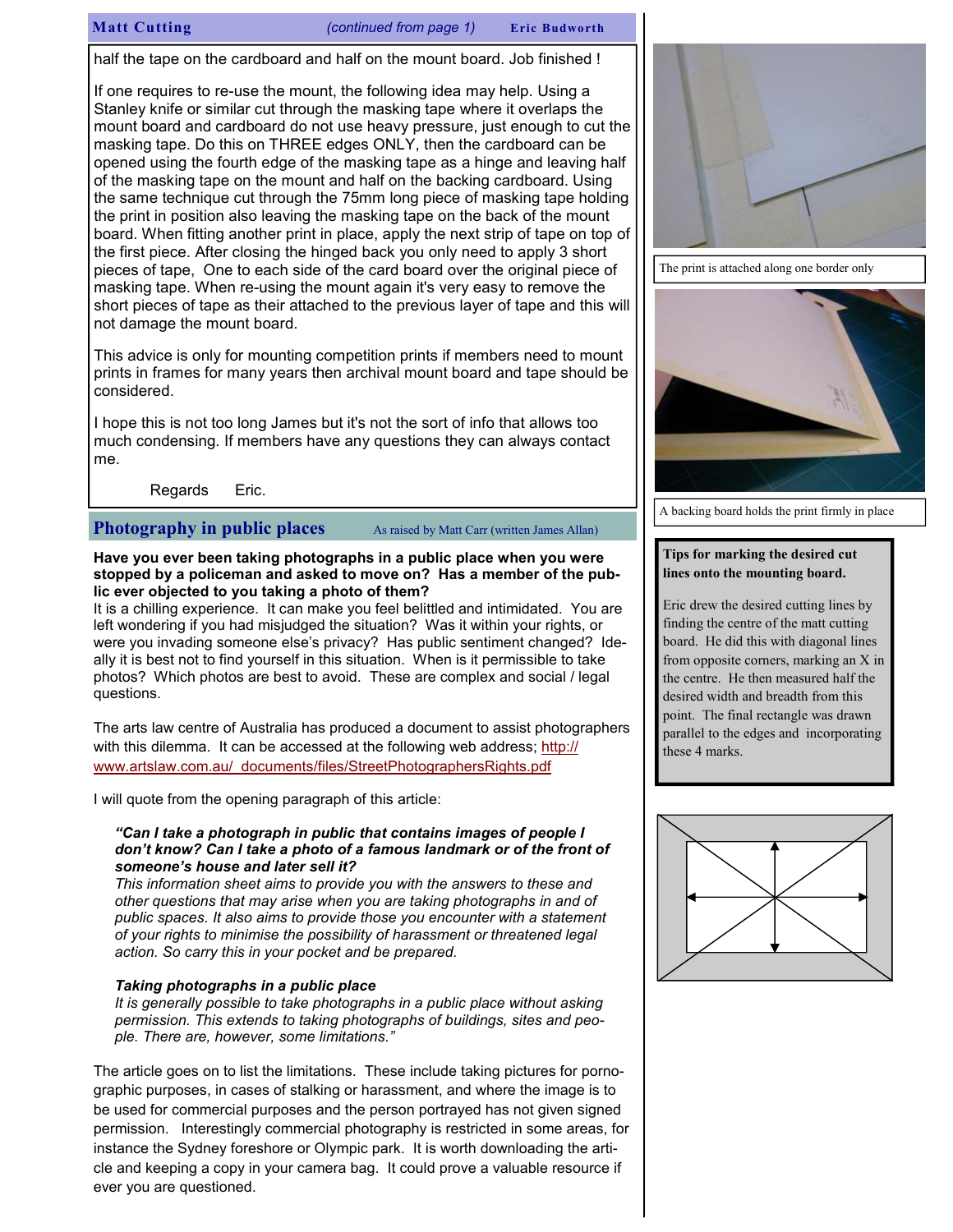Photo Gallery—Images from "Contemplation" competition





Sky Geometry by Chris Schultz-Actually the roof of the British Museum. The white building on the right was the reading room, dating from 1857, and the grid-shell roof was added in 2000.

Above **Blue Bottle** by Heather Connolly

Left Seaside Reflection by Richard Wormald — Richard tells me that he is particularly interested in portraiture, and displayed 4 excellent examples of his work at the competition.





Gandalf by Jenny Pedlar—Gandalf, my 'in your face' spotted oriental cat caught on camera in the garden. He normally won't stay still enough for me to capture him in film, but he was totally engrossed in some bug. I obtained his permission for publication from his paw print on my newly washed kitchen floor!

#### AN ALTERNATIVE TO CUTTING YOUR OWN MATS—PURCHASE THEM from CRAZY ROY.

Last year I purchased a number of mats cut to my specifications at a very cheep rate from Crazy Roy at 1255 South Road St Marys. Roy uses a laser cutter and can cut to your specifications, including double mats and panoramas. His prices were cheaper than the mats I had bought as discards from other picture framers. When presenting your work it is worth having a good mat. It is worth having a look at Crazy Roy's



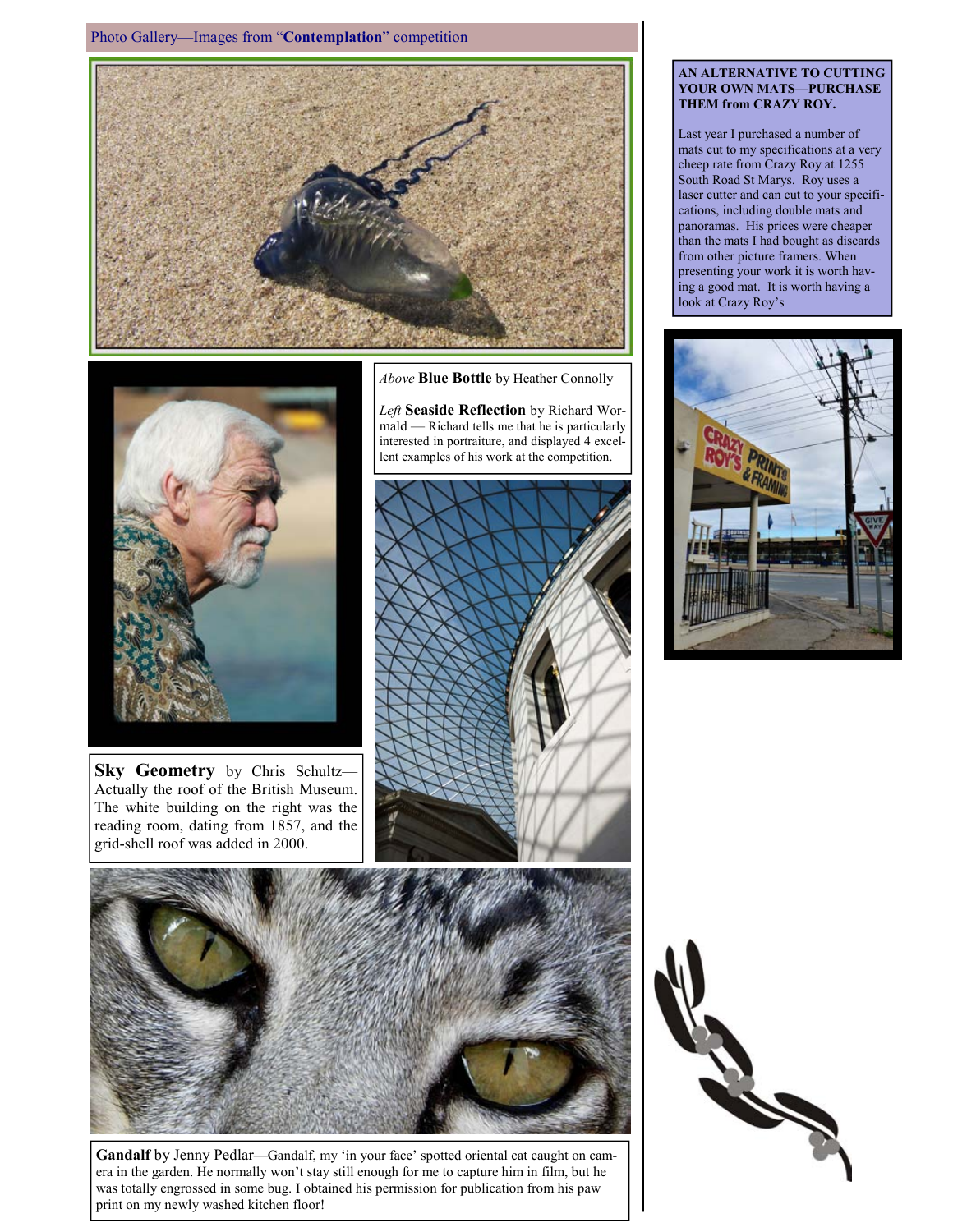# Using the Brush tool in Photoshop Matt Carr

Þ,

e Co

 $\mathscr{A}$ 

Í.

Ğ,

B

 $\mathscr{D}$ 

 $\Box$ 

 $\Diamond$ 

 $\frac{1}{\sqrt{2}}$ 

 $\clubsuit$ 

 $\mathbf{T}$ 

 $\cdot$ 

 $\odot$ 

È

Ğ

09

 $\circ$ 

 $\alpha$ Adobe Photoshop and other similar programs offer a ........... whole host of powerful tools for the photographer. One of these tools is the humble brush tool – usually over- $+4$ looked as a necessity, this particular function can open a  $\Box$ host of possibilities by using pre-set shapes and patterns.

To access the brush tool, simply click on the paintbrush looking icon in the tool palette, or use the keyboard shortcut 'b'. Once clicked there are a few options presented along the top of the screen such as size, mode, opacity and flow. There is also an important inconspicuous icon on the far right which toggles the brushes panel. The brushes panel can be seen in this picture

This panel is used to select different brushes and to modify their behaviour.

One of the great things about using brushes is the vast amount of different styles, shapes, and themes. These can be freely downloaded from many various sites on the internet. If you wish to use a brush that you have downloaded, it is a simple matter of placing the file

(usually a .abr file) in a directory that is easily remembered, i.e. 'downloaded brushes'.

This is where it gets a bit trickier, but still not too bad. What you need to do next is to open the brushes dialog. This little box is only available while the brush tool is selected. In CS3 right click somewhere in your picture, and it will bring up the dialog. In CS4 it is available from the options bar.

Now see that little triangle in the top right hand corner – yes the tiny little one that doesn't look like it does anything, well left click on that. By doing so, you will bring up a whole host of options, many of which I am yet to explore fully! To load your newly downloaded brush, select 'Load Brushes' option, and navigate to where you saved your brush file. Select it and press enter.

You should now see your new brushes loaded in the brushes panel (see first picture), and away you go.

Hope that made sense to everyone – try it out and have a go – using them can be great fun!

Tip – the brushes can also be used in the eraser tool.

Disclaimer: I do not pretend to be an expert with this stuff – this not so brief information is based on my personal experience.

Matt Carr

Right—Example of brushes that can be downloaded for free from the internet. These fractal patterns can add spice to an appropriate image



The Bushes Panel can be accessed from the windows menu or by hitting F5